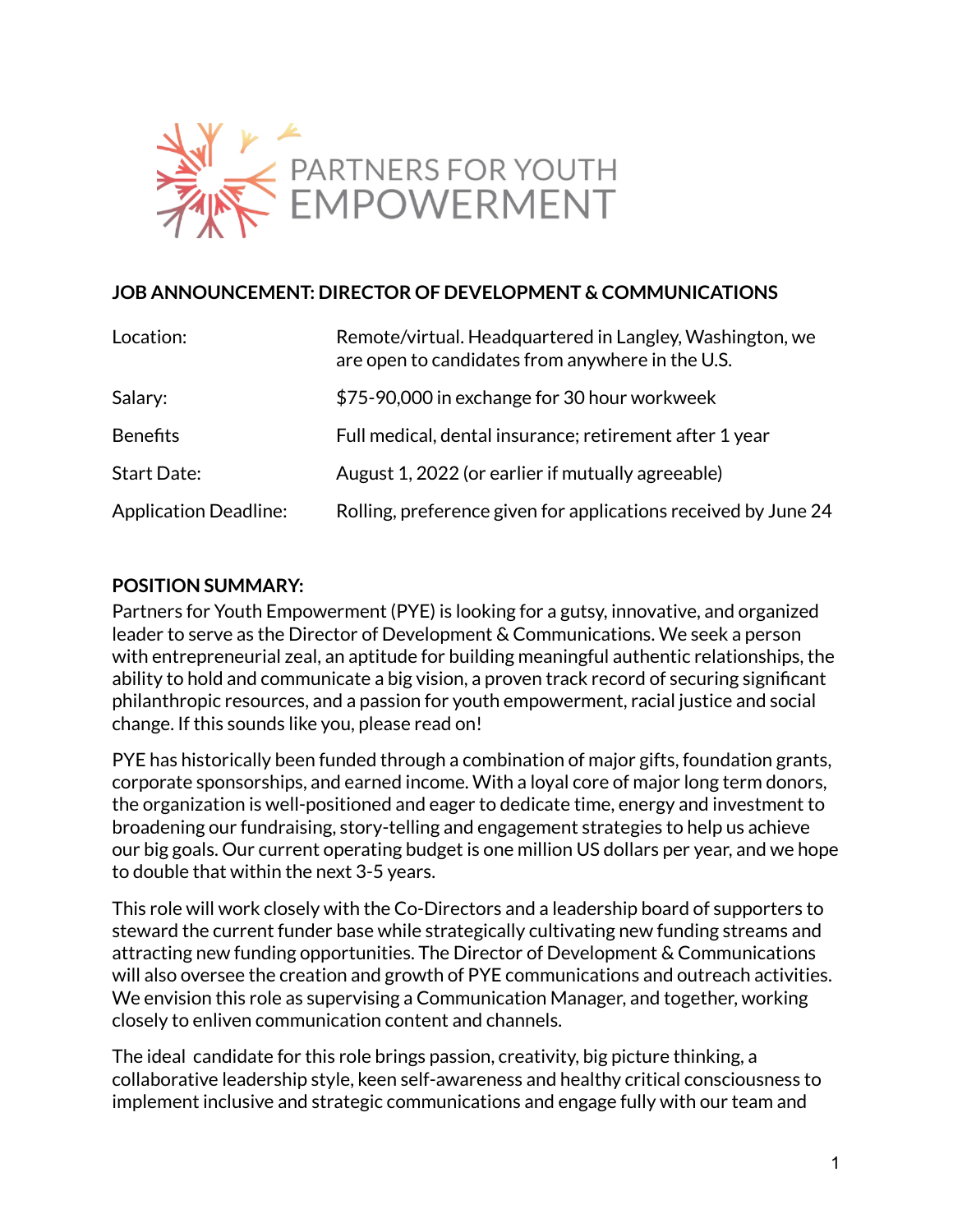community. This is a brand new position we hope will lead us toward community-centric fundraising strategies, embrace all of who we are and ensure that we honor and respect young people. We seek to cultivate a multi-cultural and racially diverse team and we value the perspectives of people who share the lived experience of youth who have been historically marginalized.

## **ABOUT PARTNERS IN YOUTH EMPOWERMENT:**

Partners for Youth Empowerment is a global non-profit, based in the Seattle, WA area dedicated to liberating the creative potential of young people. Our creative community model empowers young people ages 13-19, along with educators, youth workers and social artists who support youth in their communities. PYE is in an exciting time in its evolution. We have just landed some major contracts and new investors that are calling us to both deepen our purpose and expand our global network—and we are embarking on an incredible journey.

Since 1996, our Power of Hope camps have inspired and uplifted thousands of young people to express their creative confidence, develop positive identity and build relationships across differences to strengthen their communities. We have trained thousands of youth and adults in more than 20 countries with our creative community model. Together with our global network of Creative Facilitation practitioners and partner youth organizations, we have touched the lives of hundreds of thousands of young people around the world.

We are a small but mighty staff working with a modest budget, yet because we work collaboratively and innovatively, together with our practitioners and partners, we are able to achieve a large impact. As young people today are facing intersecting traumas and systemic inequities such as racial injustice and climate catastrophe that deteriorate health, society, communities, families and the earth, we are reckoning with our responsibility and our own creative potential to serve them even better than before.

## **JOB FUNCTIONS:**

## **Leadership**:

- **●** Serve as a key member of the leadership team provide innovative ideas and critical thinking to support operational, programmatic, engagement and philanthropic strategies to advance organizational growth.
- **●** Direct our philanthropic and communication engagement strategies in alignment with our values to meet organizational goals.
- **●** Collaboratively build organizational budgets for core operations and key programs.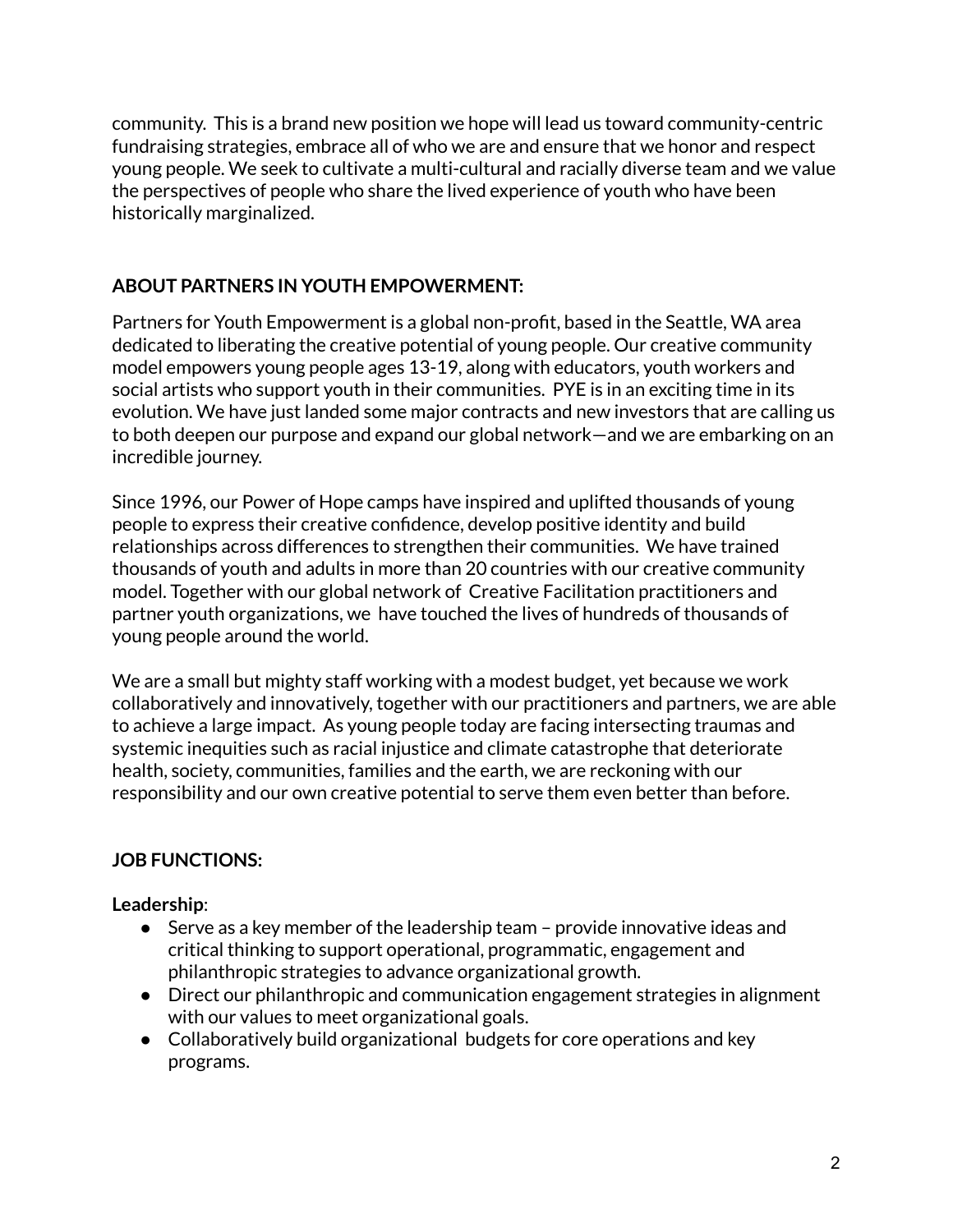● Serve as an external organizational champion to strengthen and expand relationships, build philanthropic partnerships, and represent PYE to the general public through speaking, meetings, media publicity and awareness activities .

#### **Fundraising**:

- **●** Lead all fundraising efforts, working hand-in-hand with our Co-Directors and leadership board of advisors to increase foundation funding, major gifts, corporate sponsorships, and other creative fundraising endeavors.
- **●** Develop new sources of funding—prospect, research and develop new relationships with regional, national and international foundations and funders.
- Ensure effective use of Customer Relations Management sytems (Salesforce), donor reports and tracking routines with the support of a contracted database manager and administrator.
- Identify, cultivate, solicit, and steward strategic individual donor relationships and institutional funding partnerships at the major gift level (\$5000+/year).
- Develop new and cultivate existing foundation relationships; author grants and/or work with consultants who are experienced grant writers.
- Design and co-host intimate major donor event gatherings, house parties, and virtual salons.

## **Communications**:

- Direct external communications and engagement efforts to attract, broaden and expand the PYE story and mission to new friends and supporters.
- Oversee all external marketing and fundraising materials, including grant proposals, press releases, annual reports, website, social media channels, case for support documents, and other donor-centric messaging collateral pieces.
- Supervise the Communications Manager who will be responsible for content creation, development of outreach collateral, and the implementation and promotion of social media communications.

# **QUALIFICATIONS**

PYE is an organization that values lived experience above formal credentials. In an effort to shift our practices to become a more equitable organization, we recognize and appreciate a candidate with the commensurate experience and accomplishments relevant to the responsibilities for this position. The person selected for this role will be joining a small team with a shared leadership approach.

Knowledge, Skills, and Experience

- Excellent communication skills and ability to compellingly express and translate the mission and vision of PYE for diverse audiences.
- A minimum of 5 years of successful professional experience working in fundraising or work from a transferable field.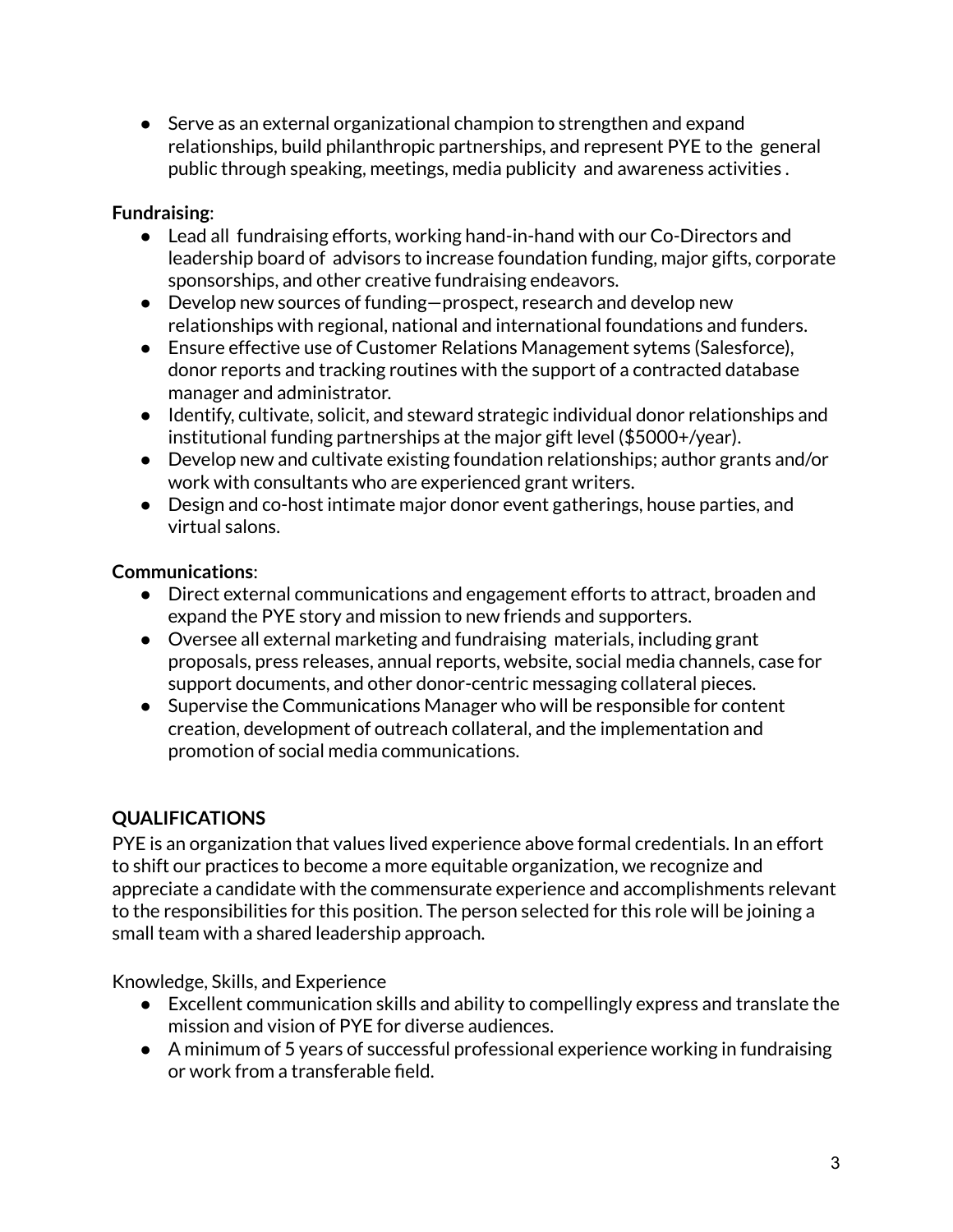- Proven track record of raising significant funds for non-profit organizations or transferable skills.
- Ability to discover and cultivate new funding sources; experience or interest in cultivating international donors a plus.
- Able to lead the entire fundraising process from prospecting, relationship building, to writing proposals, submitting reports, tracking impact, and securing funds.
- Embodies and aligns with PYE's Essential Characteristics (see below)
- Working knowledge of Salesforce or similar integrated donor database system
- Self-starter, results-oriented, entrepreneurial, creative, innovative thinker and doer
- Ability to integrate both fast and slow ways and paces of working collectively
- Excellent organizational skills
- Prior experience in the youth sector and passion for youth empowerment is a huge plus

Like all of our positions, the Director of Development & Communications will work remotely. The majority of our team lives in the Seattle area, but we are open to candidates who live in other locations in the country. We use a collaborative and flexible work schedule that makes the most of time we spend together online, occasional in-person gatherings, and innovative use of asynchronous channels and platforms of communication such as Google Teams and Asana.

## **ESSENTIAL CHARACTERISTICS:**

At PYE we embrace personal and organizational healing as part of work. We position ourselves as learners, commit to self-exploration and growth, demonstrate vulnerability and authenticity, and ground our work from a position of abundance while embracing complexity.

In this spirit, we follow a 30-hour work week as a key value of holistically supporting staff, humanizing work and living into values of restoring ease and well-being, amplifying our creative agency to serve our purpose and maintaining healthy commitment to community.

PYE believes it is *essential* that every member of the team embodies our certain characteristics to create healthy and creative spaces for ourselves and young people to thrive. A PYE Core Team Member is a relational person who fits into a culture that is deeply committed to fostering community spaces in which the following needs are tended:

- Expressing ourselves through artistic practices accessible to everyone
- Developing emotional resilience and exploring our inner worlds
- Nurturing relationships with ourselves, eachother, the land and community
- Standing in our truth and power, and holding ourselves and each other accountable
- Practicing a multi-racial, inclusive commitment to social justice